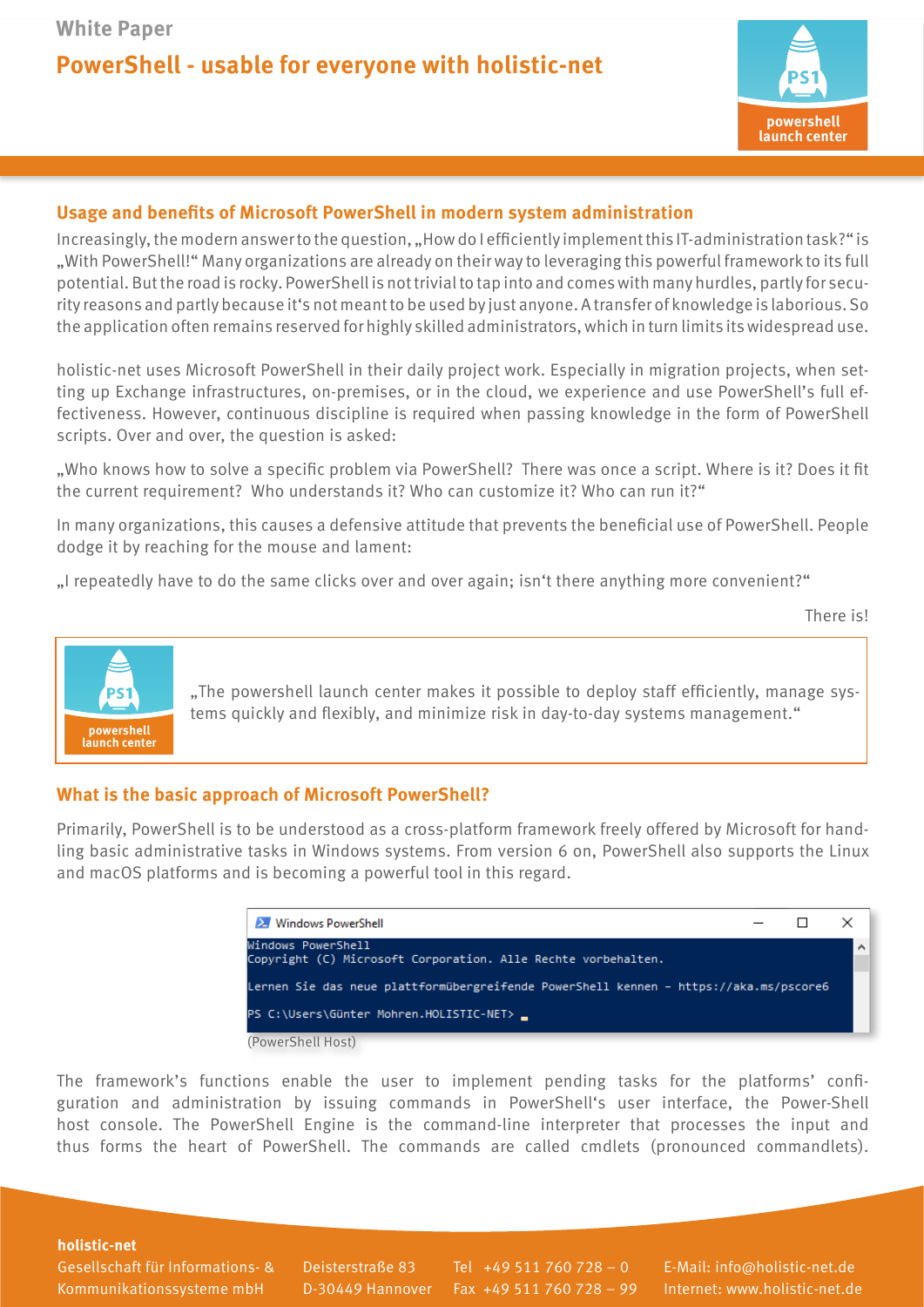**White Paper**

## **PowerShell – usable for everyone with holistic-net**



Similar functionality is usually more complicated, sometimes even impossible, to implement by clicking through the system settings of Windows. Administration tasks can be executed much more efficiently using PowerShell given that the operator knows the right commands and parameters. The number of pre-installed cmdlets increases steadily with each new version of PowerShell being released.

#### **How you work out of the box:**



### **So you can work with the holistic powershell launch center:**

| Input<br>$\mathbf{1}$                                                                                                  |                                   |                                                                            | $\overline{2}$<br>Output | Create<br><b>Job</b> |
|------------------------------------------------------------------------------------------------------------------------|-----------------------------------|----------------------------------------------------------------------------|--------------------------|----------------------|
| Create AD User (SelectionListsExam)<br>Creates a new user in selectable AD-Paths as an simple exam for Selection-Lists |                                   |                                                                            |                          |                      |
| TicketNo.                                                                                                              | Enable notification by email<br>г |                                                                            |                          | B                    |
| <b>First Name</b>                                                                                                      | Last Name                         | Display-Name                                                               | SAM-Account-Name         |                      |
| <b>SMTP Address</b>                                                                                                    | Password                          | <b>Active Directory Path</b><br>$\bullet$<br>OU=HPLC,DC=holistic-dev,DC=de |                          |                      |
|                                                                                                                        |                                   | $\Box$ undefined                                                           |                          |                      |

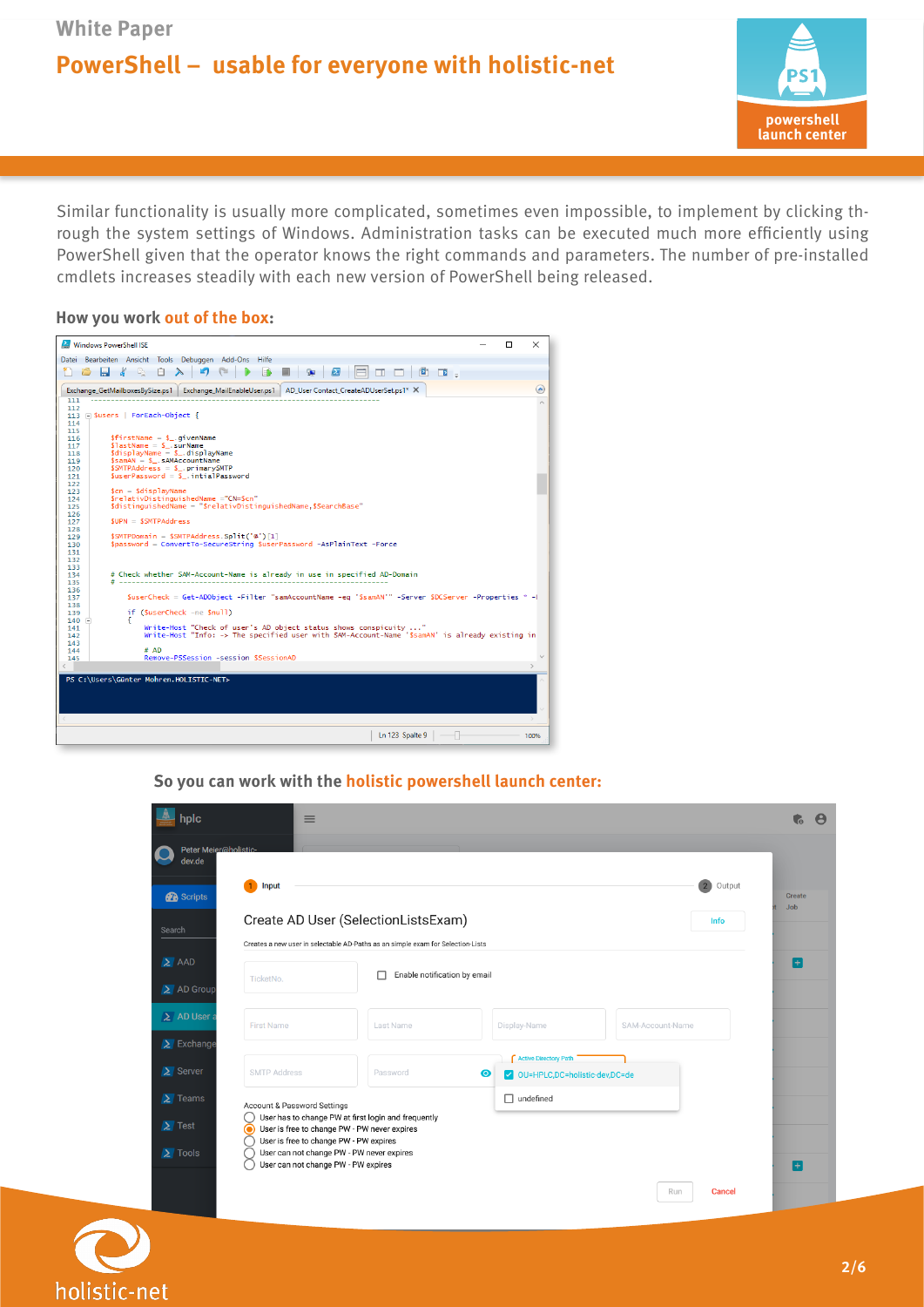# **PowerShell – usable for everyone with holistic-net**



However, PowerShell shows its full strength in automating use cases. For this purpose, complex scripts/ programs can be developed with the integrated PowerShell Scripting Language. Command input is done via another PowerShell host, the so-called PowerShell ISE (Integrated Scripting Environment, ISE for short). The ISE is a modern windows-based graphical user interface with an integrated script editor, debugger and IntelliSense. The PowerShell standard cmdlets relieve the user of implementing routine tasks and significantly simplify and accelerate the development process.

## **Users can leverage the full power of the .NET framework with PowerShell scripts.**

PowerShell works with objects. Cmdlets are designed to perform exactly one particular task and return a specific type of object as a result. The PowerShell engine's cmdlet library consists of a collection of C# classes based on the Common Language Runtime (CLR) of the .NET framework, e.g. WMI classes, COM objects.



## **PowerShell manages the whole world of Microsoft services**

The commands provided by installing PowerShell are not limited to functions for Windows Client & Server administration. The command library also provides access to the directory services Active Directory and Azure AD, Exchange on-premise/online, and other parts of the Microsoft online service - Office 365.



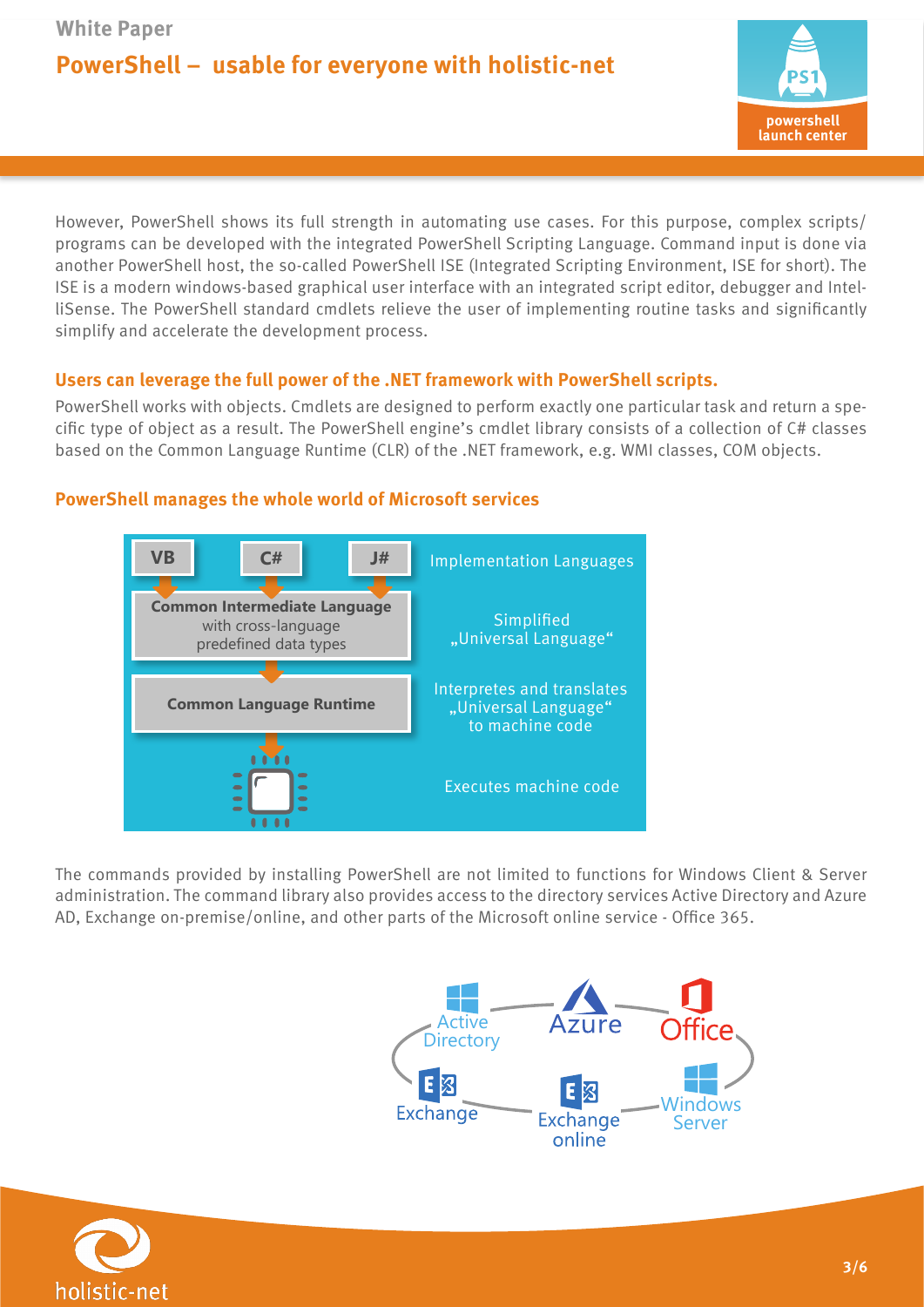

## **Control and safety are paramount**

However, PowerShell's strength lies in its ability to automate everyday activities and complex procedures by scripting. Scripts ensure processing commands under full control in every individual step including necessary checks of operators input. Incorrect system settings are eliminated and the security of system operation is significantly increased. Additionally scripting is increasing efficiency of resources. Even less trained users can use PowerShell scripts to operate the infrastructure entrusted to them in less time, with maximum security and control. The resources for creating scripts and those that are using them can be separated as well.



## **holistic powershell launch center (hplc)**

is the answer to the challenge faced by many companies that want to operate their own system landscape efficiently, in a controlled manner and, above all, with sufficient

### **From valuable experiences holistic-net developed an idea**

For many years holistic-net have successfully supported a large number of its customers in the migration from HCL Notes to Microsoft Outlook. The basis of our success lies in our vast knowledge and experience in the

installation and operation of infrastructures based on Notes/Domino and Outlook/Exchange. If you want to be efficient, you need excellent tools and knowledge of available migration paths. Migrations of any size require security, control, as well as efficiency. Without the skilled use of PowerShell, holistic-net would not be able to offer its customers the support they need.

- **Important use cases with high security requirements**
- User provisioning, e.g. onboarding & offboarding
- Resource management, e.g. meeting room management
- Set up mailboxes and distribution groups
- Set up out-of-office messages for mailboxes
- Manage Windows Services

Furthermore, the potential of PowerShell does not end with the migration. For our customers, a new world opens up, and that world needs to be managed. Their Active Directory is extended in both the range and variety of entries, the Exchange environment is added. System administrators are confronted with a wide range of tasks that have to be processed securely in recurring workflows.



#### **holistic powershell launch center (hplc)**

is the solution for everydays modern system administration. hplc allows anyone to execute PowerShell scripts in a controlled manner without the need for PowerShell expertise.

powershell<br>**powershell More** security, control & efficiency is not possible!

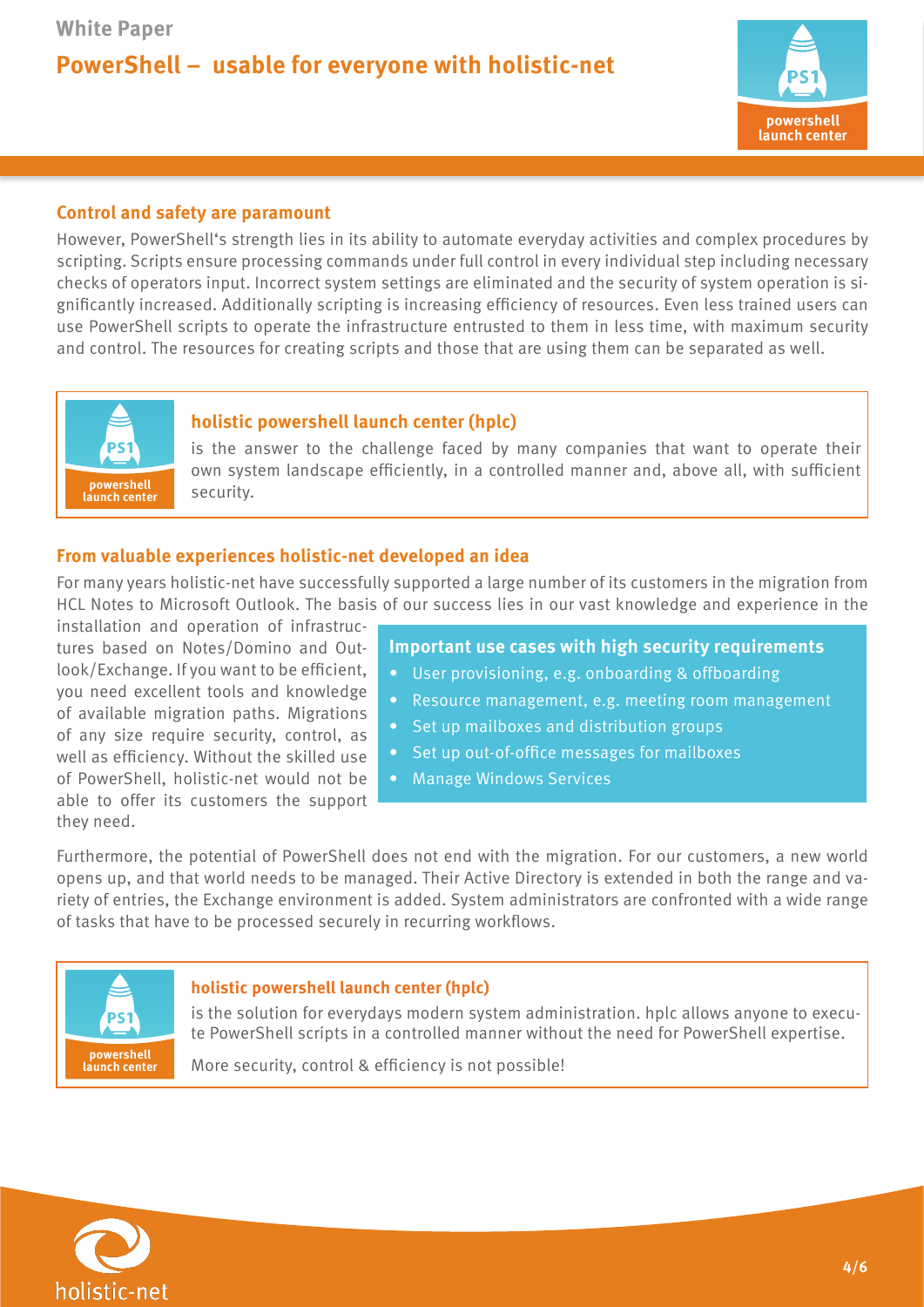# **PowerShell – usable for everyone with holistic-net**



For most companies, regardless of size, it isn't easy to keep information about all their systems' administration and distribute that knowledge among several shoulders. A challenge not only real for companies that have completed a mailing platform migration. Systems evolve, and their complexity increases in both functionality as well as their areas of application, but they also become more powerful. Care must always be taken to ensure that all operations are carried out securely. Understandably, many IT departments cannot provide the necessary resources and, above all, the mandatory technical knowledge. More often than not, the goal of having redundant access to these competencies seems far fetched.

holistic-net were able to experience PowerShell's many advantages in developing and using complex scripts in their daily operation and support of crucial systems. From this valuable experience, an idea was born.

Our product "holistic powershell launch center" uses PowerShell's essential possibilities and features and provides them to our customers packed in a user-friendly web application.